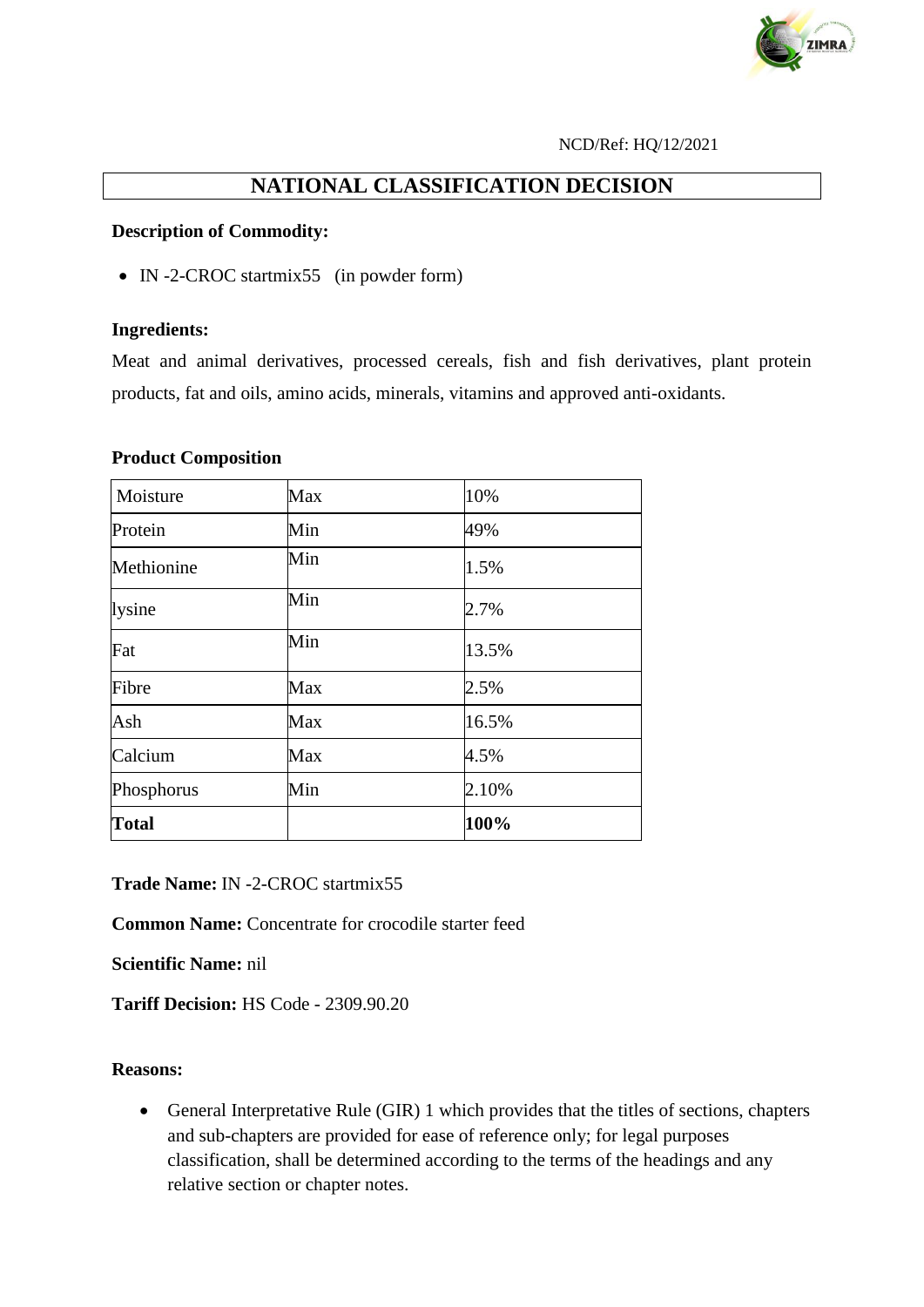- Rule 6, For legal purposes, the classification of goods in the sub-heading shall be determined according to the terms of those sub-heading and any related sub-headings notes and mutatis mutandis, to the above Rules, on the understanding that only subheadings at the same level are comparable. For the purposes of this Rule the relative Section and Chapter Notes also apply, unless the context otherwise requires.
- Note to heading 23.09 on page IV-2309-1 of the Explanatory Notes Sixth edition (2017) states that: this heading covers sweetened forage and prepared animal feeding stuffs consisting of several nutrients designed:
	- (1) To provide the animal with a rational and balanced daily diet(complete feed)
	- (2) To achieve is suitable daily diet by supplementing the basic farm –produced feed with organic or inorganic substances(supplementary feed) or
	- (3) For use in making complete or supplementary feeds.

This heading includes products of a kind used in animal feeding, obtained by processing vegetable or animal materials to such an extent that they lost their essential characteristics of the original material, for example, in the case of products obtained from vegetable materials, those which have been treated to such an extent that the characteristic cellular structure of the original vegetable material is no longer recognisable under a microscope.

Explanatory notes to heading 23.09 page IV-2309-1 of the Explanatory Notes Sixth edition (2017).

### (II) OTHER PREPARATIONS

# PREPARATIONS DESIGNED TO PROVIDE THE ANIMAL WITH ALL THE NUTRIENT ELEMENTS REQUIRED TO ENSURE A RATIONAL AND BALANCED DAILY DIET (COMPLETE FEEDS)

The characteristic feature of these preparations is that they contain products from each of the three groups of nutrients described below:

(1)" Energy " nutrients, consisting of high-carbohydrate (high-calorie) substances such as starch, sugar, cellulose, and fats, which are " burned up " by the animal organism to produce the energy necessary for life and to attain the breeders' aims. Examples of such substances include cereals, half-sugar mangolds, and tallow, straw.

(2)" Body-building" protein-rich nutrients or minerals. Unlike energy nutrients, these nutrients are not "burned up" by the animal organism but contribute to the formation of animal tissues and of the various animal products (milk, eggs, etc.). They consist mainly of proteins or minerals. Examples of the protein rich substances used for this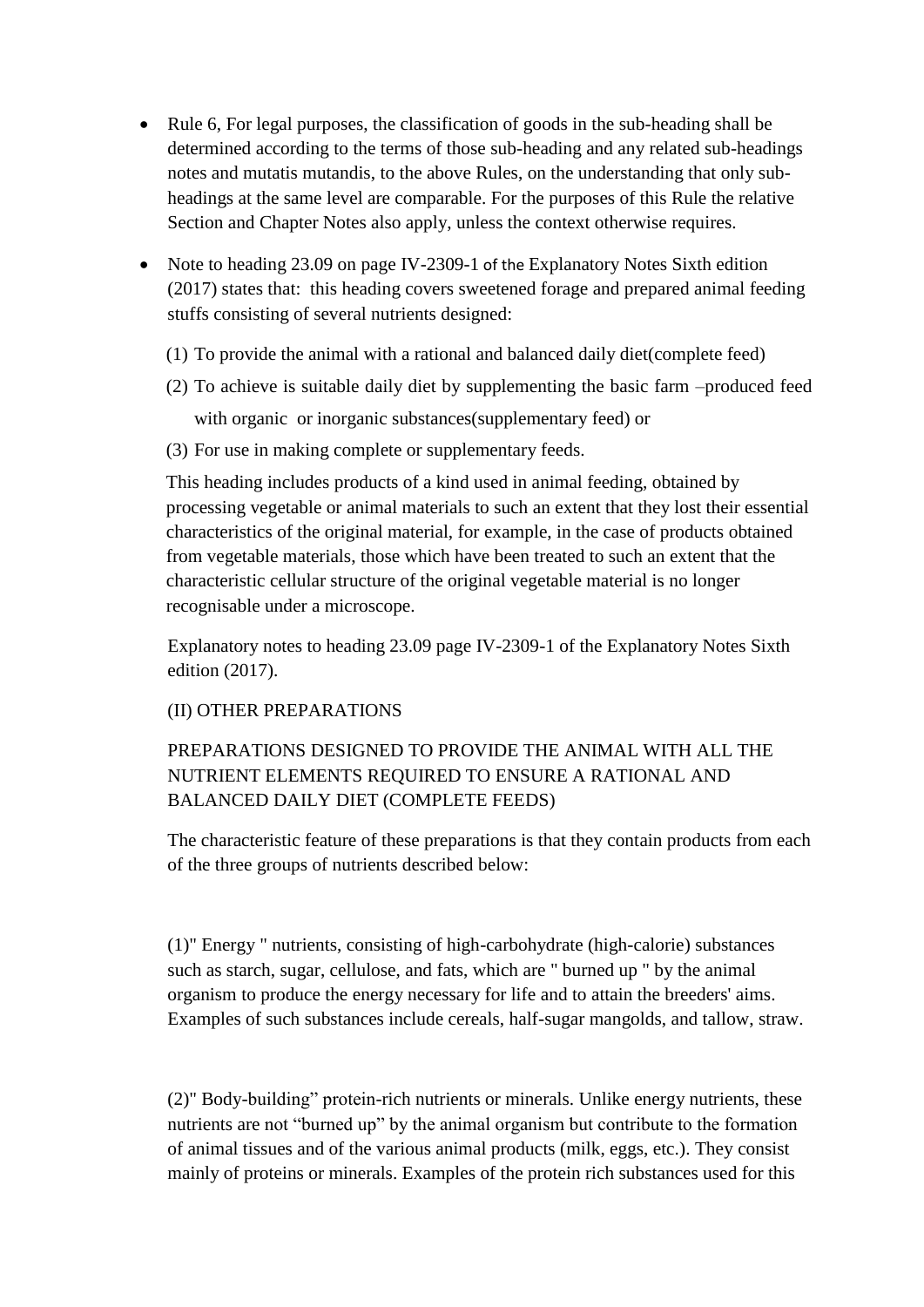purpose are seeds of leguminous vegetables, brewing dregs, oil cake, and dairy byproducts.

The minerals serve mainly for building up bones and, in the case of poultry, making egg-shells. The most commonly used contain calcium, phosphorus, chlorine, sodium, potassium, iron, iodine, etc.

(3)" Function" nutrients. These are substances, which promote the assimilation of carbohydrates, proteins and minerals. They include vitamins, trace elements and antibiotics. Lack or deficiency of these nutrients usually causes disorders.

The above three groups of nutrients meet the full food requirements of animals. The mixing and proportions depend upon the animal production in view.

### (B) PREPARATIONS FOR SUPPLEMENTING (BALANCING) FARM-PRODUCED FEED (FEED SUPPLEMENTS)

Farm-produced feed is usually rather low in proteins, minerals or vitamins. The preparations devised to compensate for these deficiencies, so as to ensure a wellbalanced animal diet, consist of proteins, minerals or vitamins plus additional-energy feeds (carbohydrates) which serve as a carrier for the other ingredients. Although, qualitatively, these preparations have much the same composition as those described in paragraph (A), they are distinguished by a relatively high content of one particular nutrient. This group includes:

(1)Fish or marine mammal solubles in liquid or viscous solutions or in paste or dried form, made by concentrating and stabilising the residual water (containing watersoluble elements, viz. proteins, vitamins B, salts, etc.), and derived from the manufacture of fish or marine mammal meal or oil.

(2)Whole green leaf protein concentrate and green fraction leaf protein concentrate, obtained from alfalfa (lucerne) juice by heat treatment.

# (C) PREPARATIONS FOR USE IN MAKING THE COMPLETE FEEDS OR SUPPLEMENTARY FEEDS DESCRIBED IN (A) AND (B) ABOVE

These preparations, known in trade as "premixes ", are, generally speaking, compound compositions consisting of a number of substances (sometimes called additives) the nature and proportions of which vary according to the animal production required. These substances are of three types:

(1)Those which improve digestion and, more generally, ensure that the animal makes good use of the feeds and safeguard its health: vitamins or provitamins, amino-acids, antibiotics, coccidiostats, trace elements, emulsifiers, flavourings and appetisers, etc.